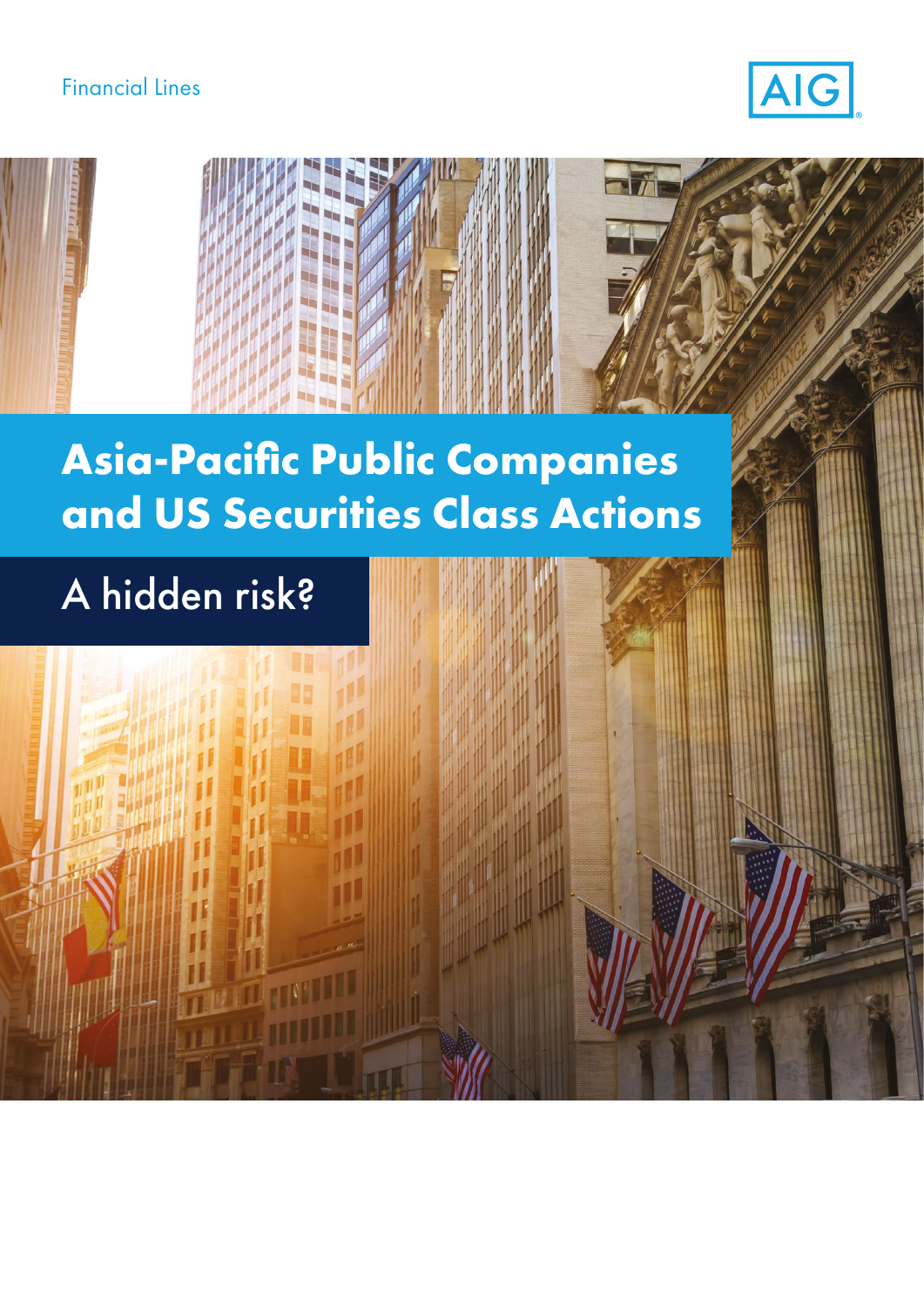# Asia-Pacific listed companies face the risk of US securities class actions via ADRs traded in the US

An established way for non-US companies to provide access for US investors to invest in their shares is for them to issue American Depository Receipts (ADRs). The least regulated ADRs are Level I ADRs which are traded over the counter and not listed on a national exchange such as the NYSE or Nasdaq. A recent court ruling in the US found that foreign companies with ADRs available in the US market could be brought into a US court even if the company itself did not seek to sell the ADRs to US investors.

American investors can currently purchase Level I ADRs for over 1000 Asia-Pacific companies, the majority of which are large cap. Where ADRs are not sponsored by the company, but instead registered solely by the depository institutions, that company's Asia-Pacific board members may think they have limited exposure to US securities laws. However, a recent ruling involving the unsponsored ADRs of Toshiba should make directors of all listed companies stand up and take notice.

Following allegations of false and misleading financial statements, a securities class action was brought in California against Toshiba and certain named executive officers. Although the trial court dismissed the case, that decision was reversed on appeal. The appellate court found that the ADRs were securities within the meaning of the US securities laws and that the plaintiffs should be allowed to amend their pleadings to show that the transactions in which they purchased the ADRs were domestic U.S. purchases. The case has been appealed to the US Supreme Court. The uncertainty around the outcome of the case may cause an increased number of claims to be brought by ADR holders against non-US companies. This could potentially lead to Asia-Pacific directors being dragged into court in the US despite the company itself not seeking to sell its shares to US investors.

#### **At a Glance**

- •Most large cap Asia-Pacific public companies have American Depository Receipts (ADRs) traded in the US
- •Because these certificates are not listed on a national exchange, some Asia-Pacific companies and their directors and officers may not appreciate the danger of having a class action brought against them in the US based on these ADRs
- •A recent appellate court case in the US found that the fact that the ADRs were not sponsored by the company was not in itself sufficient to have the claim dismissed, and the court instead allowed the plaintiffs to amend their pleading rather than having their case dismissed

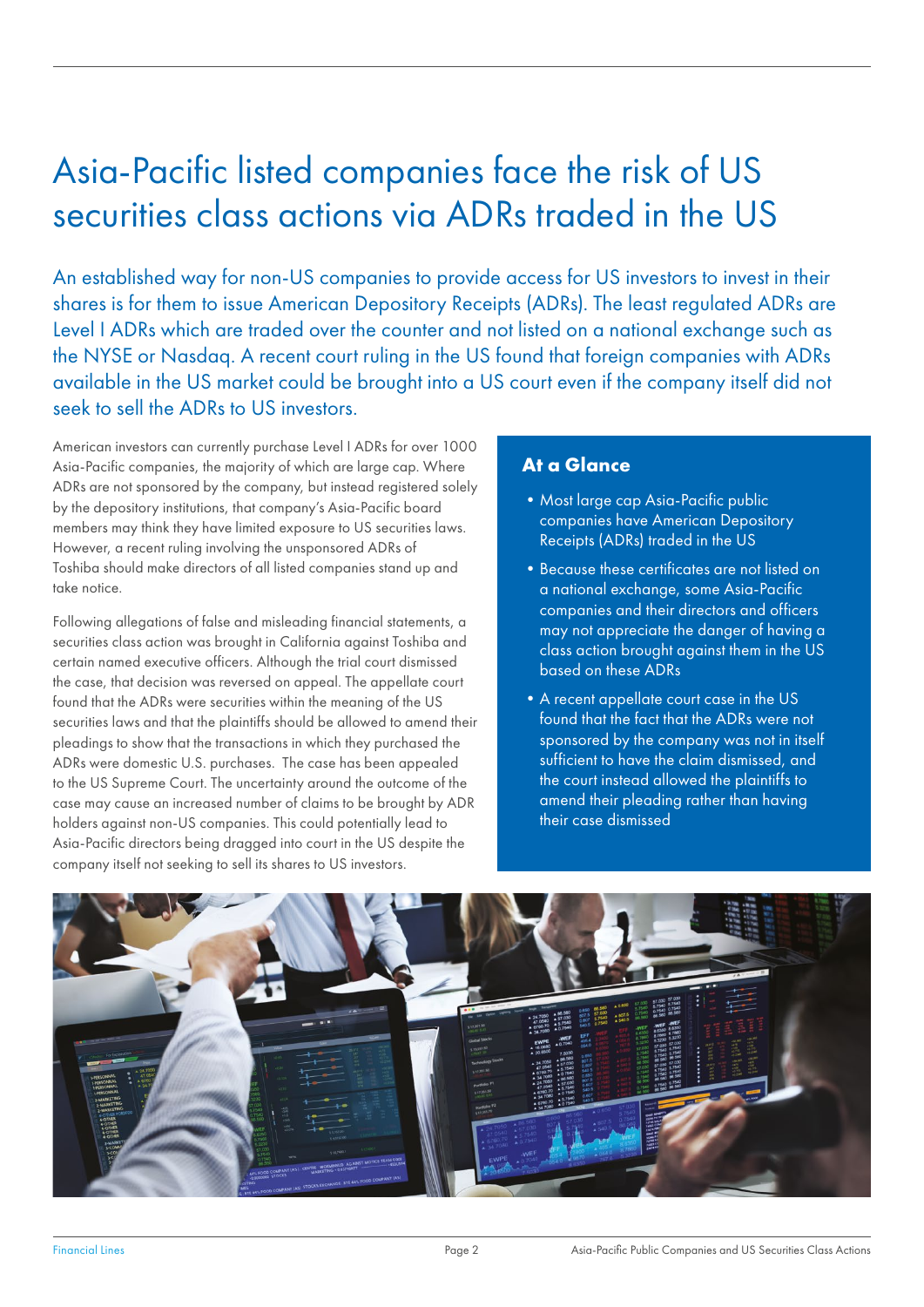

#### What is an ADR?

An ADR<sup>1</sup> is the receipt for a negotiable certificate representing a beneficial interest in a specified number of shares in a non-US company. The ADRs are issued by a US depository institution, usually a bank. The bank itself holds the shares of the non-US company. Unlike the underlying foreign stock itself, which is traded on an exchange outside the US, the ADR is traded in the US. ADRs have many of the same characteristics as stocks e.g. they pay dividend and include voting rights for the ADR holder.

There are three different levels of ADRs, with Level I, the type at issue in *Toshiba*, having the lowest regulatory filing requirements, as they are typically exempt from registration under the Securities Exchange Act of 1934. There are currently over 1000 companies in Asia-Pacific whose Level I ADRs are available for purchase in the US.

Level I ADRs are traded on the over-the-counter (OTC) market, i.e. not directly on a national exchange such as the Nasdaq or the New York Stock Exchange (NYSE). An OTC market:

- 1) Does not require the company to comply with the full Security Exchange Commission (SEC) reporting requirements,
- 2) Does not allow the company to raise capital and,
- 3) Usually requires the use of a stockbroker to acquire the ADRs rather than providing direct access for the purchaser

Level I ADRs can be either "sponsored" or "unsponsored". Unsponsored ADRs are ADRs where the depository bank, without the involvement or possibly even the consent of the company, issues the ADRs. This means the non-US company may have no control over the decision to offer ADRs in the US. Sponsored ADRs are at the request of and with the cooperation of the foreign company.

### **ADR programs facilitate the trading of shares listed outside the United States in the American market**

Non-US companies can also issue Level II ADRs, which trade directly on one of the national exchanges, or Level III ADRs which can be used to raise capital. Although an uptick in securities claims against Level II and Level III ADR issuers has been seen in recent years, this paper focuses on the developments with regard to Level I ADRs only. They have historically been viewed as less of a target for securities class actions.

#### Unsponsored ADRs and the *Toshiba* case

Toshiba is a Japanese-headquartered multinational company with its common stock traded on the Tokyo Stock Exchange. Four investment banks had registered and issued ADRs, and accordingly Toshiba had unsponsored Level I ADRs traded on the OTC market. In 2015, Toshiba disclosed substantial accounting fraud in its prior reporting requiring it to restate both pre-tax profit and shareholder equity for the period 2008-2014. As a result, Toshiba's stock price declined by over 40%. A securities class action was filed against Toshiba and certain officers in the U.S. District Court for the Central District Court of California (the District Court) alleging violations of US securities laws. Toshiba filed a motion to dismiss the case, arguing that the US securities laws do not apply to the OTC transactions in Toshiba's unsponsored ADRs. In 2016, the District Court granted the motion to dismiss. The District Court's dismissal was based on two important conclusions:

- 1) the OTC market is not a national exchange, and
- 2) there was no transaction in the US between Toshiba and the plaintiffs.

<sup>1.</sup> As explained by the court in *Toshiba*, ADRs are receipts that evidence ownership of an "American Depository Share" or "ADS" but for consistency with the commentary around this case as well as usage and discussion in the case we will use the acronym ADR with regard to the receipt and the share.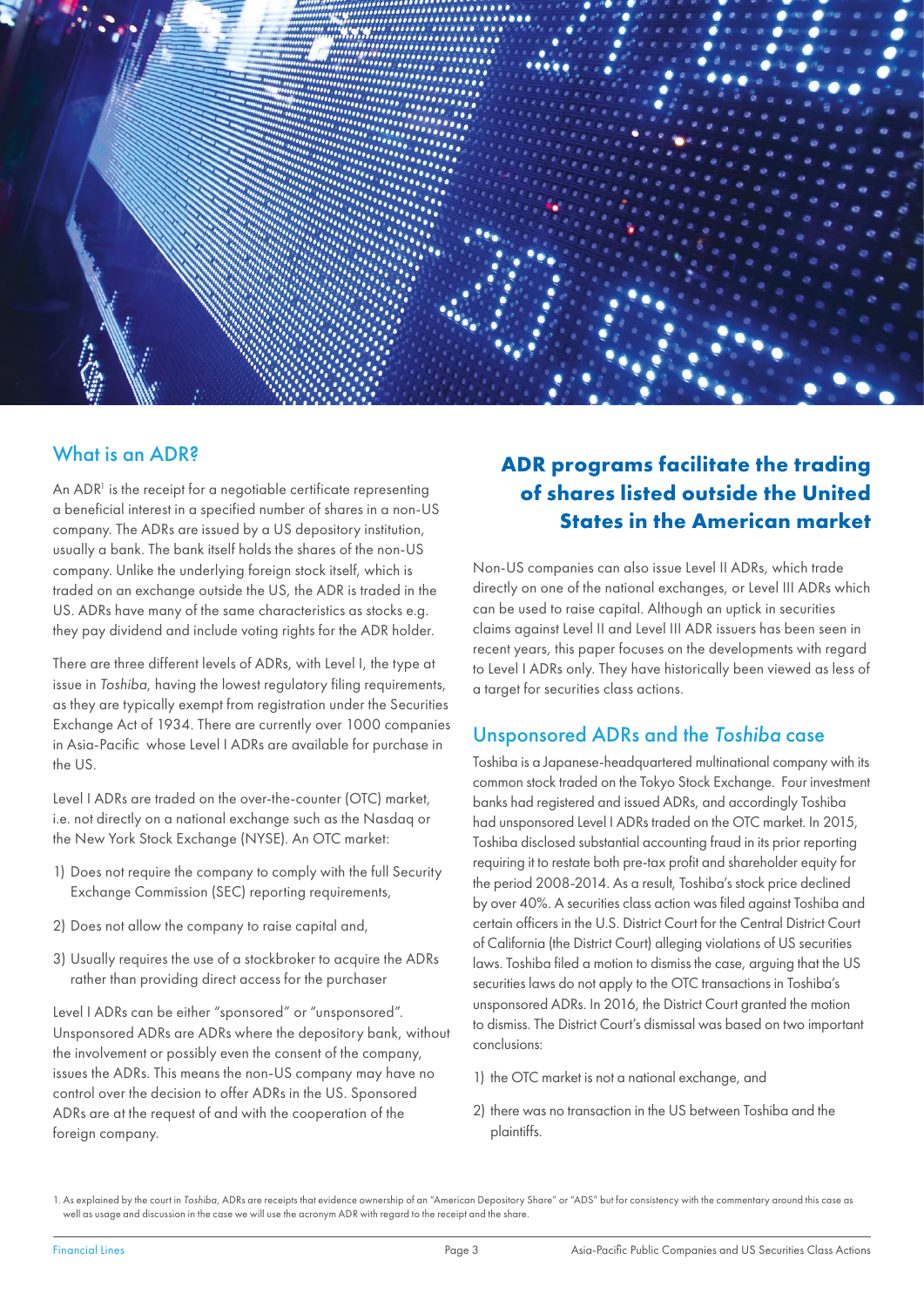**The** *Toshiba* **case shows that even a foreign company with only Level I ADRs may still be subject to US laws** 

The plaintiffs appealed the dismissal to the US Court of Appeals for the Ninth Circuit (the Ninth Circuit), which reversed the dismissal. Both courts agreed that the relevant precedent was the U.S. Supreme Court's opinion in Morrison v. National Australia Bank, Ltd.,<sup>2</sup> which addressed the question of when the U.S. Securities Exchange Act 1934 (the Exchange Act), the same securities law the plaintiffs in *Toshiba* relied on for their case, applied to foreign companies whose securities were traded on non-US exchanges. The Court in *Morrison* held that the Exchange Act would apply only in connection with the purchase or sale of securities (1) registered on a national exchange; or (2) a domestic transaction in securities not so registered.

The Ninth Circuit concluded that the ADRs were, in the first instance "securities" within the meaning of the Exchange Act.

The court then also determined that the OTC market on which Toshiba's ADRs were traded was not a national exchange, so the first prong of *Morrison* was not met.

Next, the court considered whether the OTC sale of Toshiba's ADRs was a "domestic transaction in other securities" as to fall within the second prong of *Morrison*. The Ninth Circuit noted that the Supreme Court had not provided guidance on how to determine if a particular securities transaction was "domestic", but adopted a test which originated in the Second Circuit case *Absolute Activist Value Master*  Fund Ltd., v. Ficeto,<sup>3</sup> which determined that a securities transaction occurs when the parties to the transaction incur "irrevocable liability". Hence, if the plaintiffs could show that either that the purchaser incurred irrevocable liability within the United States to pay for the security, or that the seller incurred irrevocable liability to deliver that security in the United States, this could be sufficient evidence of a domestic transaction in the securities under *Morrison.*

In some silver lining for Toshiba, the court did acknowledge that plaintiff's complaint required more specificity with regard to Toshiba's connection to the transaction, but the cure for this was allowing the plaintiffs to amend their complaint, rather than dismissal. Accordingly, the case was ordered back to the District Court to allow the plaintiffs to amend their complaint to add the required specificity.

The case has been appealed to the US Supreme Court. At the time of publishing the Court had not yet decided whether to hear the case and had invited the U.S. Solicitor General to file a brief with the Court expressing the views of the United States.

If there was any doubt about the seriousness of this precedent for Asia-Pacific companies, the importance of this decision was acknowledged by the ministry of Economy, Trade and Industry of Japan. They filed an *amicus curiae* brief with the U.S. Supreme Court in *Toshiba* stating:

The decision of the Court of Appeals for the Ninth Circuit affirms that the Securities Exchange Act applies to a foreign company whose stock is used as the underlying stock for an unsponsored American Depositary Receipt ("ADR") on the condition that the ADR is traded in the United States, even if the company is not listed on issuance of the ADR or transactions related to it. If this decision is accepted, there is a risk that Japanese companies and stakeholders could be put at a great disadvantage by being subjected to damage claims for huge sums of money in a form that cannot be at all anticipated, regardless of whether or not they are involved at all in the issuance of the ADR or transactions related to it. In the United States, there are many issuances and transactions involving unsponsored ADRs of companies listed on Japanese exchanges, in a form that the Japanese companies are not involved. Therefore, the effect of this decision on the Japanese companies, stakeholders and economy is extremely large.

There is no guarantee that the plaintiffs in *Toshiba* will eventually prevail. However, the case shows that even a foreign company with only Level I ADRs may still be subject to US securities laws. Asia-Pacific companies dealing with any type of security that might possibly be the basis for a US suit would thus benefit from paying close attention to how the law develops in this area.<br>2. 561 U.S. 247 (2010).<br>2. 677 E34.60 (24 Cir. 2012)

3. 677 F.3d 60 (2d Cir. 2012).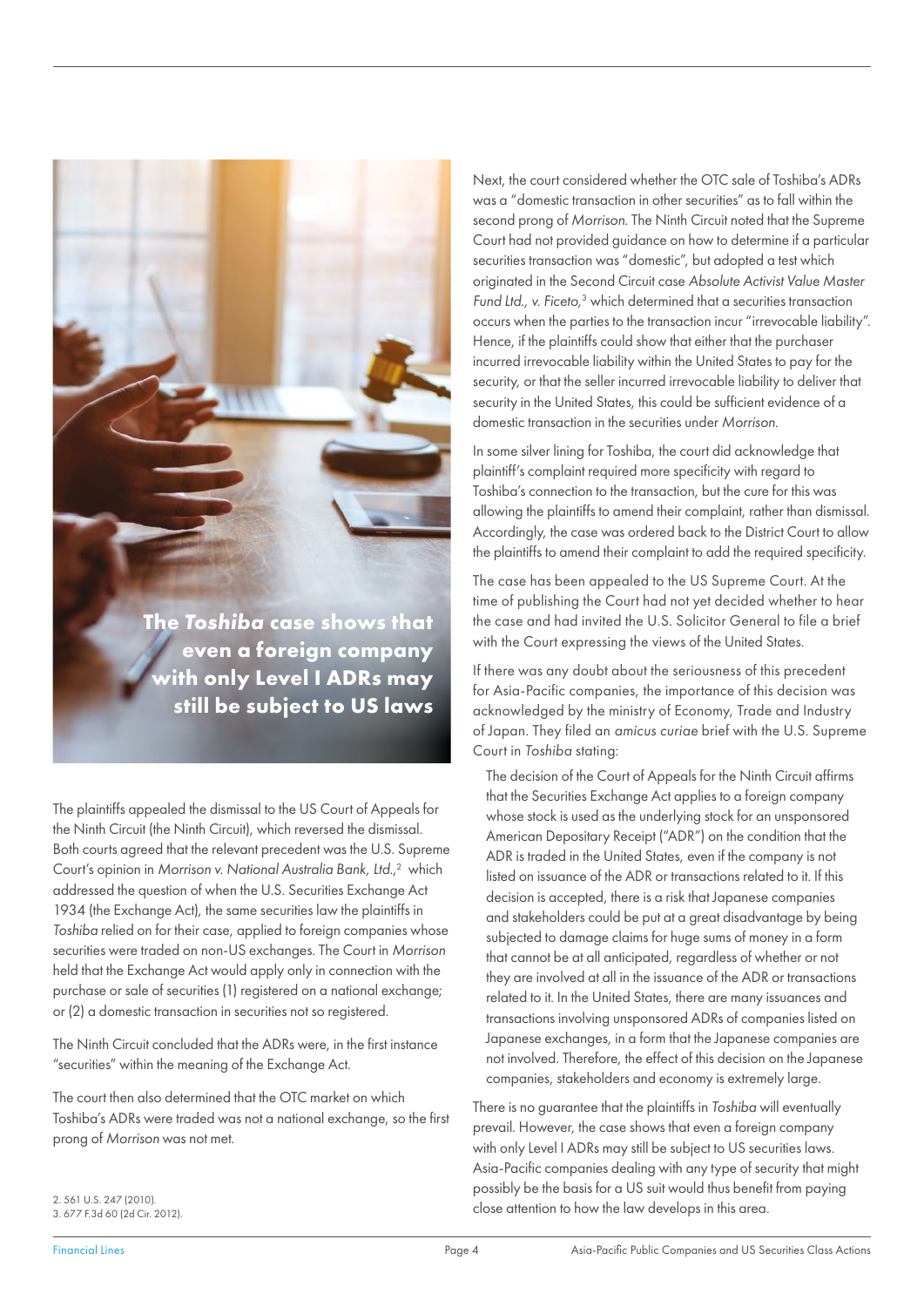

**These types of claims have come as a surprise since many companies were not prepared that their Level 1 ADRs, sponsored or unsponsored, could be subject to US securities laws.** 

#### What About Sponsored Level 1 ADRs?

Whilst companies who sponsor their Level 1 ADRs should be aware of the possibility of being brought before a US court, Asia-Pacific boards may not be aware that the frequency of such cases has increased in recent years. Following the *Morrison* ruling back in 2010, there was a reasonable expectation that the number of US securities class actions against non-US companies would decline. However, the figure is actually greater than the cases brought in the years prior to the ruling. Court decisions about whether any individual securities claim brought on the basis of Level 1 ADRs are allowed to proceed are very case-specific and courts have come to different conclusions based on the facts of each case. With reference to specific US securities actions in recent years against non-US companies, Volkswagen (emissions scandal), Tesco (accounting scandal), and Nissan (accounting and executive compensation scandal) have all been brought into US courts based on their Level 1 ADRs.

For many companies these types of claims come as a surprise since they were not prepared that their Level I ADRs, sponsored or unsponsored, could make the company and its directors and officers subject to US securities laws. As a result, we have seen several cases where foreign companies with Level I ADRs try to find a settlement as soon as possible in order to avoid the costs and complexity in connection with US securities class actions. It is important for the directors and officers of Asia-Pacific public companies to learn the facts about their potential US exposure based on recent activities in the US and make sure they take the necessary precautionary actions, including insuring appropriate D&O insurance is in place.

### Need for Specialist Claims Experience

As a D&O insurance market leader in Asia-Pacific, AIG has considerable experience defending directors and officers as well as companies against US securities claims. With the general increase in claims against companies with OTC-traded ADRs, the need for experienced D&O claims handling is more important than ever. AIG's major loss claims handlers have wide-ranging experience and have handled over 100 securities class actions during the last couple of years. Our extensive panel of law firms in the US, including market-leading securities defence firms, is available for all our D&O clients. It is vital to have experienced defence counsel with strong knowledge of US law and the local courts when defending US class actions.